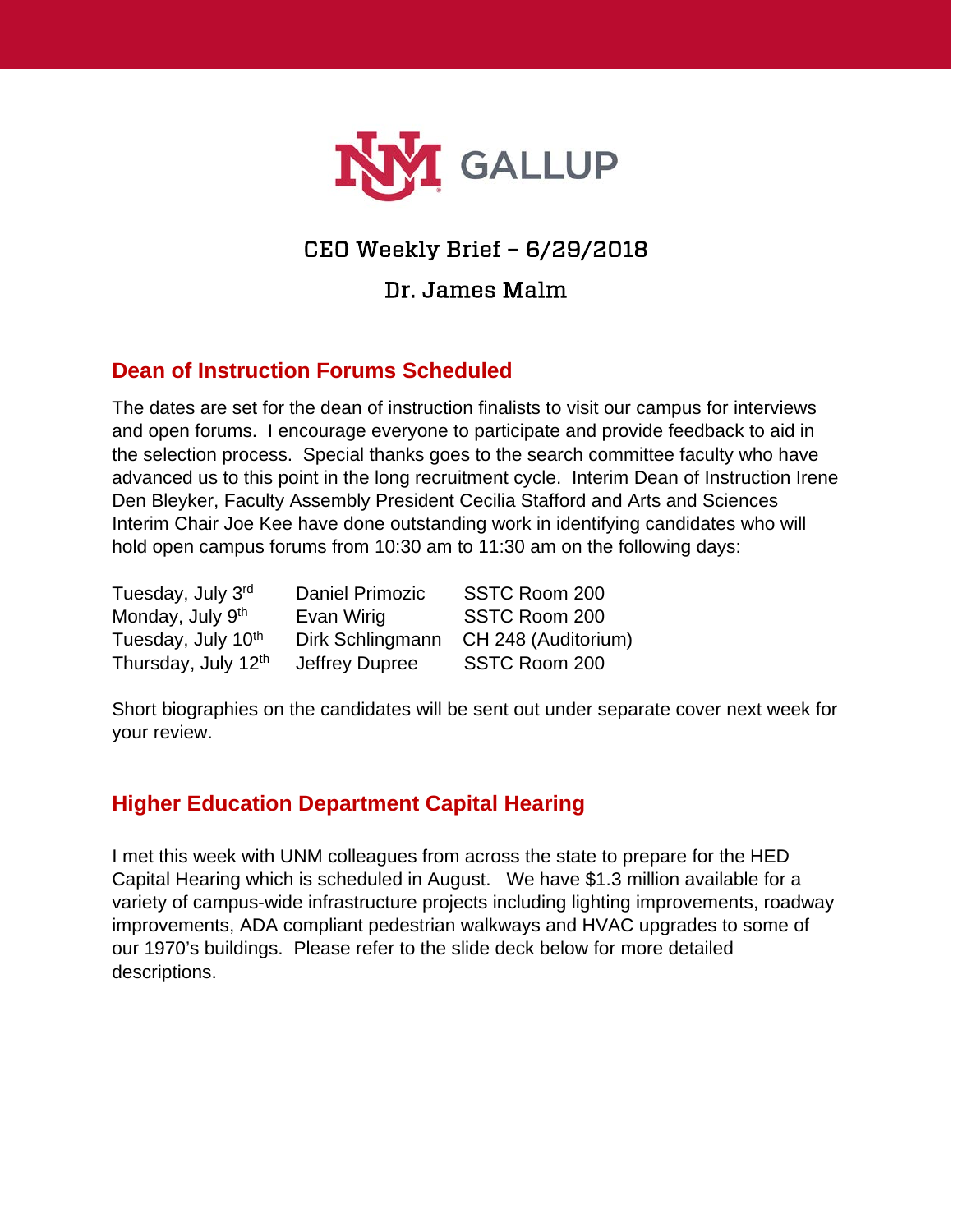

#### **Executive Cabinet**

This week afforded me the opportunity to meet with President Stokes at her Executive Cabinet meeting in Scholes Hall to collaborate on the combined activities of our campuses and offices across the University. I always appreciate these meetings as a way to work collaboratively with our president and UNM colleagues to share ideas and best practices. Please see the link to the Executive Cabinet agenda below:

| <b>Executive Cabinet Agenda</b><br>*denotes attachment |          |         | Monday, June 25, 2018                 |
|--------------------------------------------------------|----------|---------|---------------------------------------|
| <b>Current Agenda Items</b>                            | Leader   | Time    | <b>Attachments/Next Steps/Details</b> |
| <b>Enhanced Compensation</b><br>Guidelines             | Arderson | 15 mins |                                       |
| New Exit Survey                                        | Arderson | 15 mins |                                       |
| <b>Undate from the President</b>                       | Stokes   | 20 mins |                                       |
| <b>Announcements</b>                                   | All      | 5 mins  |                                       |
|                                                        |          |         |                                       |
|                                                        |          |         |                                       |

#### **CEO Retreat**

I was able to join the CEO's from our other branch campuses this week as we retreated with Provost Abdallah to discuss branch issues and plan our way forward in the year ahead. Discussions of highest priority during the retreat included:

- 1) How branch campuses can meet local needs for upper division and graduate level courses;
- 2) Review of administrative fees paid to the main campus from branch campuses;
- 3) Policies of reciprocity regarding main campus students taking online courses at any of the branch campuses;
- 4) Better ways of tracking transfer students from branches to UNM as well as other institutions of higher education;
- 5) The role of the branch campus liaison.

#### **Annual Performance Evaluation**

While on the Albuquerque main campus this week, I was able to meet with Provost Abdallah to discuss my annual performance evaluation which I submitted last month. In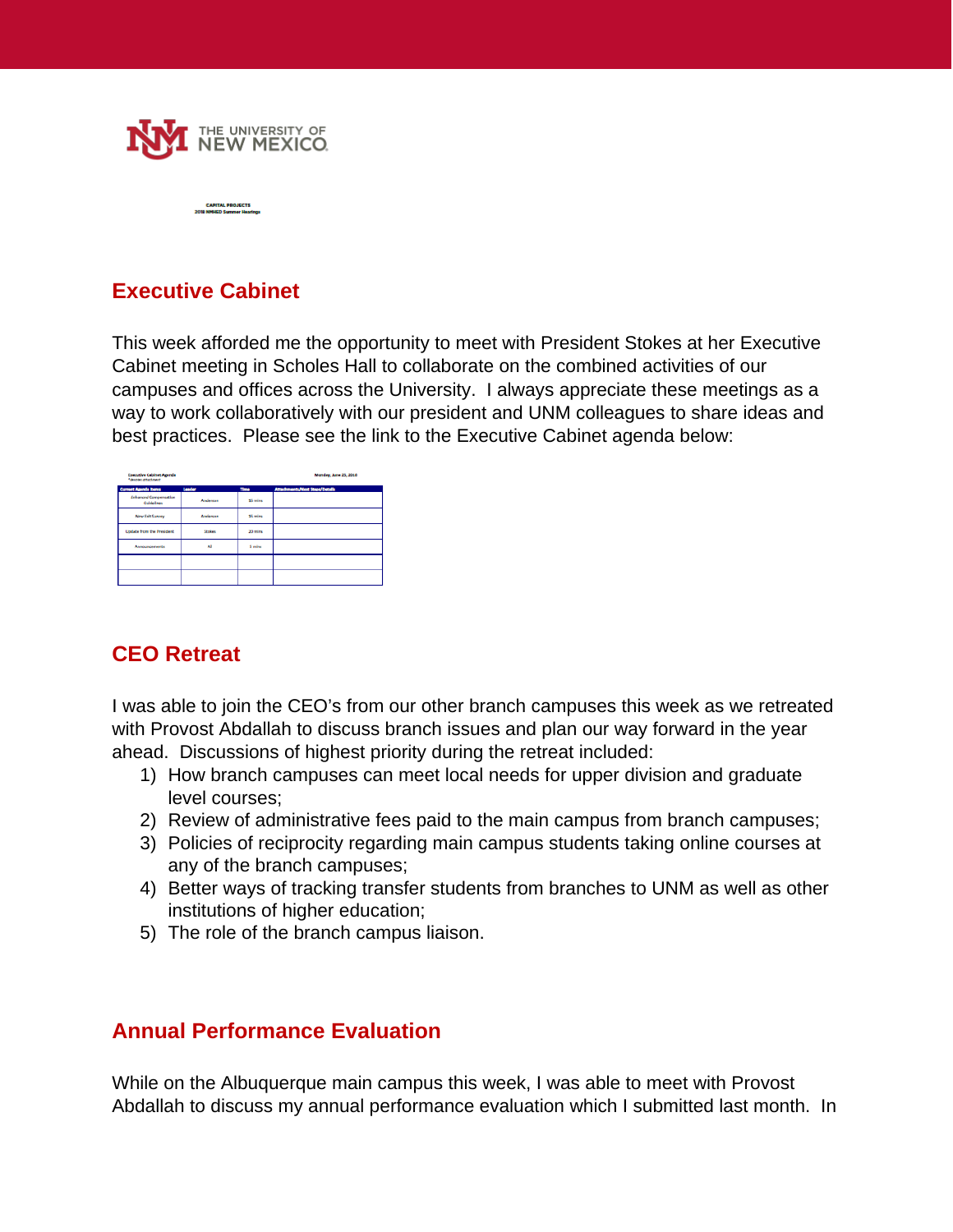a spirit of transparency, I am happy to share my self-assessment which allowed me to document goals and aspirations for our campus as well as the great work we have already accomplished as a team. While all of this has previously been shared in a variety of communication channels throughout my time at UNM-Gallup, should you wish to request a copy, please contact Marilee Petranovich at (505) 863-7770 or [mpetrano@unm.edu.](mailto:mpetrano@unm.edu)

### **NMACC Retreat**

Wednesday and Thursday of this week found me working with university presidents from across New Mexico at the annual retreat of the New Mexico Association of Community Colleges. Among other important topics, we began discussing ways to strategize with the New Mexico Legislature for fiscal year 2020 funding formulas and institutional performance measures. Please refer to the full agenda below for more details.

New Mexico Association of Community Colleges Board Retreat Agenda Wednesday, June 27 & Thursday, June 28 **NMACC Offices** 

## **Tenure and Promotion Announcements**

Provost and Executive Vice President for Academic Affairs Chaouki Abdallah announced tenure and promotion recommendations this week for four of our UNM-Gallup faculty members.

- Assistant Professor Antoinette Abeyta Advanced to second probationary period
- Assistant Professor Kristian Simcox Advanced to second probationary period
- Assistant Professor Shirley Heying Advanced to second probationary period
- Assistant Professor Lora Stone Awarded tenure and promoted to Associate Professor

Attainment of tenure and promotion requires effectiveness in the areas of teaching, service, scholarly work and personal characteristics. Congratulations, one and all! I am so proud to be associated with such esteemed teachers and scholars here at UNM-G.